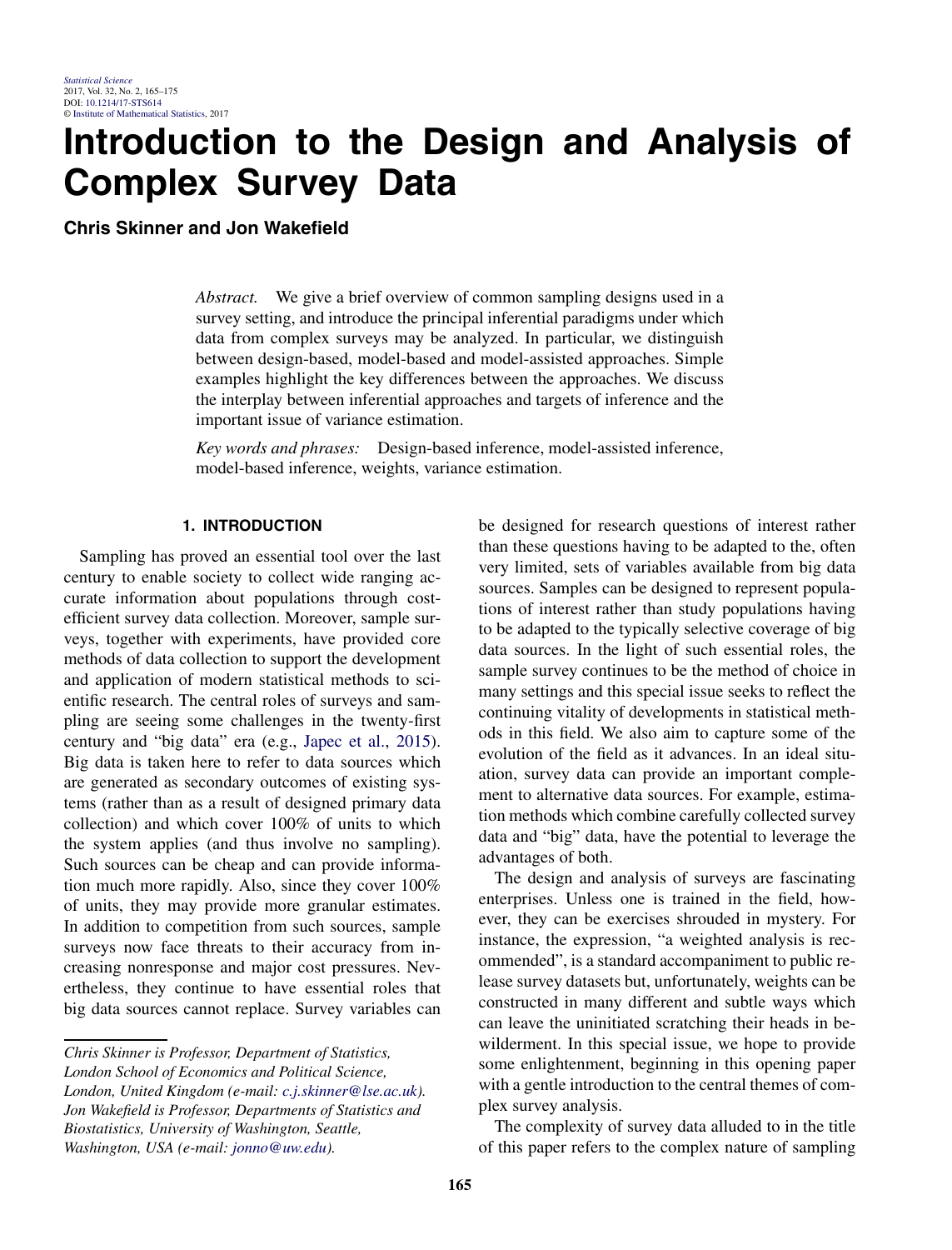designs, involving, for example, stratification and multistage sampling, together with associated complications such as nonresponse. Although we shall provide a brief outline of complex *designs* at the end of this section, we focus in this paper on the methodology of estimation and analysis and the question of how to account for the complex sampling design, largely treated here as given.

A further source of mystery for the many secondary analysts of complex survey data is that, whereas many novel developments in the methodology of survey design and estimation have been introduced by the agencies conducting large surveys, not all the information relating to these developments is made available when data are released for general analysis. For example, survey weights and imputed values may be made available but some of the complex features of the sampling frame, design and "raw" data underlying such released information may remain concealed.

Historically, survey sampling has often been seen as a rather separate topic to much of the rest of statistics. Not only have survey design and survey data analysis typically been undertaken by different people but the estimation methodology associated with survey design has often been centered on the *design-based* (or *randomization*) approach, quite separate from the *modelbased* inference featuring in much mainstream applied statistics. While the former approach has a clear rationale, it can be confusing to those who have received a conventional model-based training in statistics. The slow rate of inclusion of complex survey methods in much applied statistical software for analysis has also contributed to this separation. Nevertheless, we have recently sensed a greater degree of cross-fertilization of ideas between survey sampling and applied statistical methods of analysis. A key purpose of this paper and special issue is to help support the sharing of such ideas by opening up developments in the survey sampling literature to a broader readership.

Before proceeding to consider inference, however, we set the scene by outlining some features of complex designs. We only consider *probability sampling* in which the design is characterized via a probability distribution over the possible samples that may be collected. In particular, each unit in the population of interest has a nonzero probability of being selected. A complex design may be viewed as one deviating from the simplest design, *simple random sampling* (SRS), in which all subsets of *n* from *N* units are equally likely. Here, *N* denotes the size of the

population which is sampled and *n* denotes the sample size. Why would one wish to deviate from SRS and, in particular, from one of its properties, that each unit in the population is selected with equal probability? One reason is for efficient estimation. [Tillé and](#page-10-0) [Wilhelm](#page-10-0) [\(2017\)](#page-10-0) refers to the "false intuition that a sample must be similar to a population" and explains how more efficient estimation can often be achieved by sampling units with unequal probabilities. Other reasons include practical constraints imposed by the nature of frames from which the sample must be drawn and variable costs of data collection. See [Valliant, De](#page-10-0)[ver and Kreuter](#page-10-0) [\(2013\)](#page-10-0) for a detailed account of a wide range of designs used in practice.

We now describe some basic designs. We emphasize that in practice these often act as the building blocks of more complex designs, because of the characteristics of the sampling frame or the population. A common design is *stratified simple random sampling* in which a group label is available for each unit in the population, and SRSs are taken within each of the groups. For example, in studies of individuals, the groups may correspond to demographic strata and geographical regions. Stratified random sampling can provide appreciable gains in efficiency if the variables defining the strata are associated with the response. The main impediment to its use is the availability of strata information on all members of the population. In *single-stage cluster sampling*, the population is again partitioned, but this time into what are called "clusters", or primary sampling units (PSUs). The PSUs are often defined geographically.

The key difference between cluster sampling and stratified sampling is that only a sample, rather than all, of the clusters are selected and then information is obtained from all individuals within clusters. Cluster sampling in general reduces efficiency, because of within-cluster correlation, but logistically it is very convenient, particularly in nationwide sampling. In *two-stage cluster sampling*, random samples are taken within the sampled clusters (PSUs). In large national surveys, *stratified multistage cluster sampling* (in which cluster sampling and stratified SRS is executed) is the norm, since it balances efficiency, logistical constraints, and the requirement for estimates of sufficient precision to be obtained for subgroups of interest.

For the remainder of this paper, we turn to inference, but see [Tillé and Wilhelm](#page-10-0) [\(2017\)](#page-10-0) for additional probability sampling designs, with an emphasis on new developments. In Section [2,](#page-2-0) we introduce and compare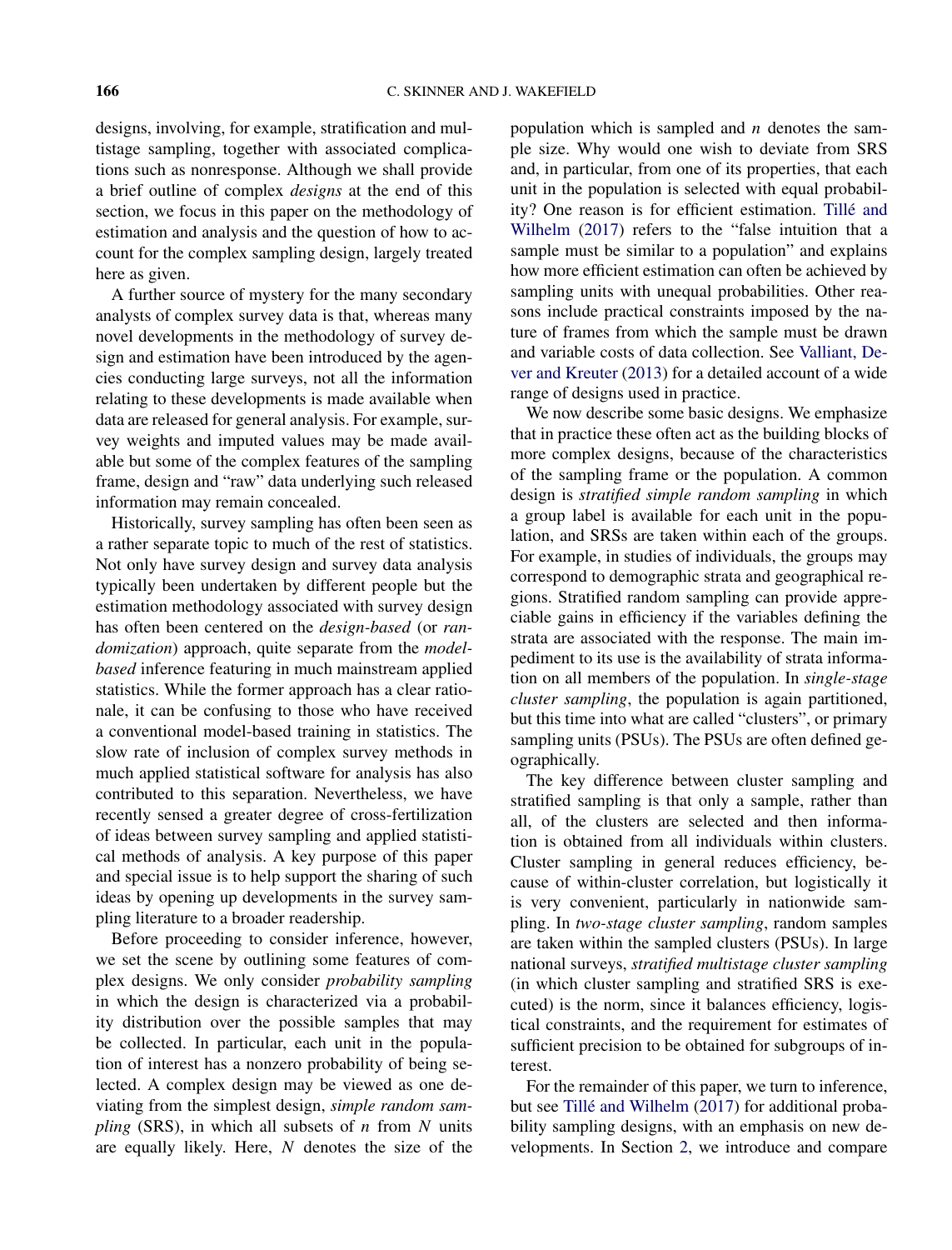<span id="page-2-0"></span>design-based and model-based inference for complex survey data. Section [3](#page-5-0) brings in the role of auxiliary information and describes *model-assisted* inference in which working models are adopted to suggest estimators/designs, but with the design-based approach being followed for inference. Sections [4](#page-7-0) and [5](#page-8-0) considers model parameters (as opposed to finite population characteristics) and nonprobability sampling. The important topic of variance estimation is the subject of Section [6.](#page-8-0) Final remarks conclude the paper in Section [7.](#page-9-0)

#### **2. INFERENTIAL OVERVIEW**

In this section, we provide a brief overview of inferential approaches to the analysis of survey data, assuming that probability sampling is used and there is no nonresponse. First, we define some notation. Let  $y_k, k = 1, \ldots, N$  represent the values of a survey variable of interest on all *N* units in a well-defined finite population (e.g., all individuals aged 18 or greater in a particular administrative region); we shall also write  $k \in U$  to index this collection. A sample of these units, denoted  $S \subset U$ , is taken via some probabilistic mechanism, where  $p(s)$  denotes the probability of selecting  $S = s$  with  $\sum_{s} p(s) = 1$ , and the values of  $y_k$  are only observed for  $k \in S$ . The probability of unit  $k$  being selected is  $\pi_k = \sum_{s:k \in \mathcal{S}} p(s)$ , and the so-called *designweight* is defined as  $d_k = \pi_k^{-1}$ . This weight is often interpreted loosely as the number of population units "represented" by the *k*th sampled unit.

We suppose here that finite population characteristics are the targets of inference. Other targets are considered in Section [4.](#page-7-0) It is common in the survey sampling literature to emphasize first the estimation of population totals, before moving on to targets which are functions of totals. There are a variety of reasons for this, beyond the obvious one that totals may indeed be targets of inference. One reason is that issues of bias can be dealt with more simply with totals than, say, means, especially when the population size *N* is unknown, as it often is. However, to present basic ideas in this paper we shall treat the finite population mean  $\overline{y}_U = \frac{1}{N} \sum_{k \in U} y_k$  as our target of inference, since it is a more natural "unit-level" parameter of interest in much survey data analysis and includes, for example, a proportion as a special case.

We next contrast two broad paradigms under which inference based on survey data may be performed: the *design-based* and *model-based* approaches. These refer to two different sources of randomness, either from

the randomization associated with probability sampling or from a model assumed to generate the population values *yk*. Inference based on models is likely to be familiar to most readers and so we leave it till second. First, we discuss design-based inference, sometimes also called *randomization-based* analysis. [Lohr](#page-10-0) [\(2010\)](#page-10-0) is a popular text that is primarily concerned with design-based inference. The latter is more distinctive to survey sampling, though inference based on randomization is sometimes used in randomized experiments [\(Cox,](#page-10-0) [2006,](#page-10-0) Chapter 9).

## **2.1 Design-Based and Model-Based Approaches to Inference**

2.1.1 *Design-based*. The population values *y*1*,...,*  $y_N$ , are viewed as fixed constants, with the collection of units selected, *S*, treated as random. Assuming *N* known, a standard weighted estimator of the population mean is

(1) 
$$
\overline{y}_{\text{HT}} = \frac{\sum_{k \in S} d_k y_k}{N}.
$$

This will be referred to as the HT estimator, since its numerator was proposed by [Horvitz and Thompson](#page-10-0) [\(1952\)](#page-10-0) for estimating the population total  $\sum_{k \in U} y_k$ . The primary motivation for such design weighting is to remove bias, as discussed in detail in [Haziza and](#page-10-0) [Beaumont](#page-10-0) [\(2017\)](#page-10-0). Bias and other moments are evaluated in the design-based framework with respect to repeated sampling of units from the finite population *U*. We write  $E_S[\overline{y}_{HT}]$ , with the subscript S on the expectation emphasizing that we are averaging over possible subsets that could have been selected. Similarly, the variance of the estimator will be written as  $var_s(\overline{y}_{\text{HT}})$ . We informally define two particular criteria: an estimator is *design unbiased* if its expectation (over all possible samples) is equal to the true value, and an estimator is *design consistent* if both the design bias and the variance go to zero as the sample size increases. For the latter, one must consider a sequence of populations, with the finite population size and the sample size tending to infinity.

An alternative estimator of the mean, defined whether *N* is known or not, is the Hájek estimator [\(Hájek,](#page-10-0) [1971\)](#page-10-0):

(2) 
$$
\overline{y}_{\text{HJ}} = \frac{\sum_{k \in S} d_k y_k}{\widehat{N}},
$$

where  $\widehat{N} = \sum_{k \in S} d_k$ , vindicating  $d_k$ 's interpretation earlier as the number of population units represented by the *k*th sampled unit. The estimator (2) is biased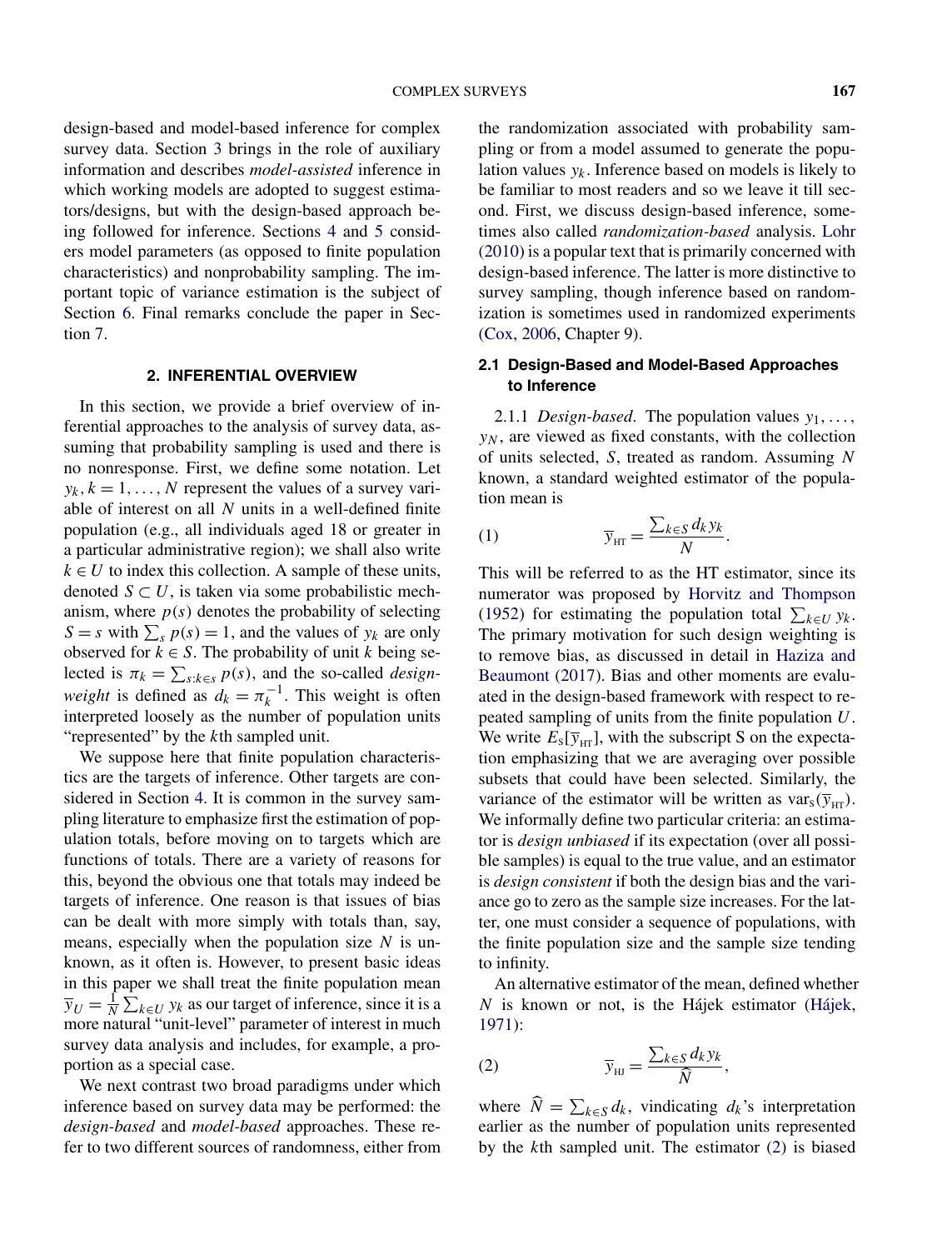<span id="page-3-0"></span>in finite samples, but is design consistent. The Hájek estimator is often preferred to the HT estimator even if *N* is known, and we give some rationale for this later when we consider models. This estimator illustrates another surprising aspect of traditional survey sampling, its preoccupation with the estimation of *ratios*. But many functions of interest (the mean, for example!) can be expressed as a ratio.

The key to deriving the properties of design-based estimators is to define binary indicators of selection  $I_k$ , such that  $E_s[I_k] = \pi_k$ , var<sub>s</sub> $(I_k) = \pi_k(1 - \pi_k)$ ,  $E_s[I_kI_l] = \pi_{kl}$  and  $cov_s(I_k, I_l) = \pi_{kl} - \pi_k\pi_l = \Delta_{kl}$ , for  $k, l \in U$ . Here, the  $\pi_{kl}$  are the probabilities that units *k* and *l* are both selected; these are the key quantities required to determine the variances of estimators, as we demonstrate below. It is usual for designs to sample *without replacement* and for  $\pi_{kl} \neq \pi_k \pi_l$  (this is in stark contrast to the model-based approach in which values are usually assumed to be independent, since they are drawn from a hypothetical *infinite* population). Desirable criteria from a design-based perspective are design unbiased (or design consistent) estimators with low variance.

It is straightforward to show that the design weighting in the HT estimator [\(1\)](#page-2-0) does indeed remove bias:

$$
E_{\rm S}[\overline{y}_{\rm HT}] = \frac{1}{N} E_{\rm S} \bigg[ \sum_{k \in S} d_k y_k \bigg] = \frac{1}{N} E_{\rm S} \bigg[ \sum_{k \in U} d_k I_k y_k \bigg]
$$

$$
= \frac{1}{N} \sum_{k \in U} \pi_k^{-1} E_{\rm S} [I_k] y_k = \overline{y}_U.
$$

The trick in the above derivation is to introduce the binary random variables  $I_k$ , and consequently sum over *U*; before that point the sum is over units in the random set *S*.

The unbiasedness arises because of the inverse probability weighting, a technique that is now in common use beyond survey sampling, particularly to adjust for nonresponse [\(Seaman and White,](#page-10-0) [2013\)](#page-10-0). A key point is that we require  $\pi_k > 0$  for the estimator to be design unbiased. This makes complete sense, because we cannot hope to achieve an unbiased estimator of a finite population characteristic, if some of the units can never be sampled.

The form of the variance of the HT estimator also follows straightforwardly:

$$
\begin{aligned} \text{var}_{\text{s}}(\overline{\mathbf{y}}_{\text{HT}}) &= \frac{1}{N^2} \, \text{var}_{\text{s}} \bigg( \sum_{k \in S} d_k \, y_k \bigg) \\ &= \frac{1}{N^2} \, \text{var}_{\text{s}} \bigg( \sum_{k \in U} d_k \, I_k \, y_k \bigg) \end{aligned}
$$

$$
= \frac{1}{N^2} \sum_{k \in U} \sum_{l \in U} d_k d_l \cos(I_k, I_l) y_k y_l
$$

$$
= \frac{1}{N^2} \sum_{k \in U} \sum_{l \in U} \Delta_{kl} \frac{y_k}{\pi_k} \frac{y_l}{\pi_l}.
$$

An unbiased estimator of the variance is

(4) 
$$
\widehat{\text{var}}_S(\overline{y}_{\text{HT}}) = \frac{1}{N^2} \sum_{k \in S} \sum_{l \in S} \frac{\Delta_{kl}}{\pi_{kl}} \frac{y_k}{\pi_k} \frac{y_l}{\pi_l}.
$$

Despite their ease of derivation, the forms of the variances in (3) and (4) can be quite mysterious to those raised in the model-based camp, since they do not appear to depend on the variances of the responses,  $y_k$ (but see the end of this subsection for the emergence of a familiar form). A pivotal requirement in the derivation of (4) is that  $\pi_{kl} > 0$ , that is, all pairs of units must have a positive probability of being selected. Although unbiased, the estimator in (4), as well as the closely related Sen–Yates–Grundy estimator given in [Tillé and Wilhelm](#page-10-0) [\(2017\)](#page-10-0), has some undesirable properties. For example, they can be negative. More importantly, in practice, the  $\pi_{kl}$  are often not available for all  $k, l \in S$ . This is usually the case for multistage, clustered designs, for example. In order to perform designbased inference, it is usual therefore to adopt alternative variance estimators. Approximations obtained by treating the design as "with replacement" are widely used, since the variance estimator is always nonnegative and it is not necessary to know  $\pi_{kl}$  for all  $k, l \in S$ (see, e.g., [Lohr,](#page-10-0) [2010\)](#page-10-0). The use of resampling methods, such as the jackknife or bootstrap, is also common. Section [6](#page-8-0) provides a fuller discussion.

To illustrate some of the expressions above, consider SRS for which

$$
p(s) = \begin{cases} \binom{N}{n}^{-1}, & \text{if } s \text{ has } n \text{ elements,} \\ 0, & \text{otherwise,} \end{cases}
$$

$$
\pi_k = \frac{n}{N}, \quad d_k = \frac{N}{n}, \quad \pi_{kl} = \frac{n}{N} \frac{n-1}{N-1}.
$$

We find  $\widehat{N} = \sum_{k \in S} d_k = N$  so that  $\overline{y}_{\text{HT}} = \overline{y}_{\text{HJ}} =$  $\sum_{k \in S} y_k/n$  and the variance is  $\text{var}_S(\overline{y}_{\text{HT}}) = (1 - \frac{n}{N}) \frac{S_y^2}{n}$ where  $S_y^2 = \frac{1}{N-1} \sum_{k \in U} (y_k - \overline{y}_U)^2$  and  $1 - \frac{n}{N}$  is the *finite population correction* (if sampling from a hypothetical infinite population, this term would be 1). A design unbiased estimator of  $S_y^2$  is

(5) 
$$
s_y^2 = \frac{1}{n-1} \sum_{k \in S} (y_k - \overline{y}_{\text{HT}})^2,
$$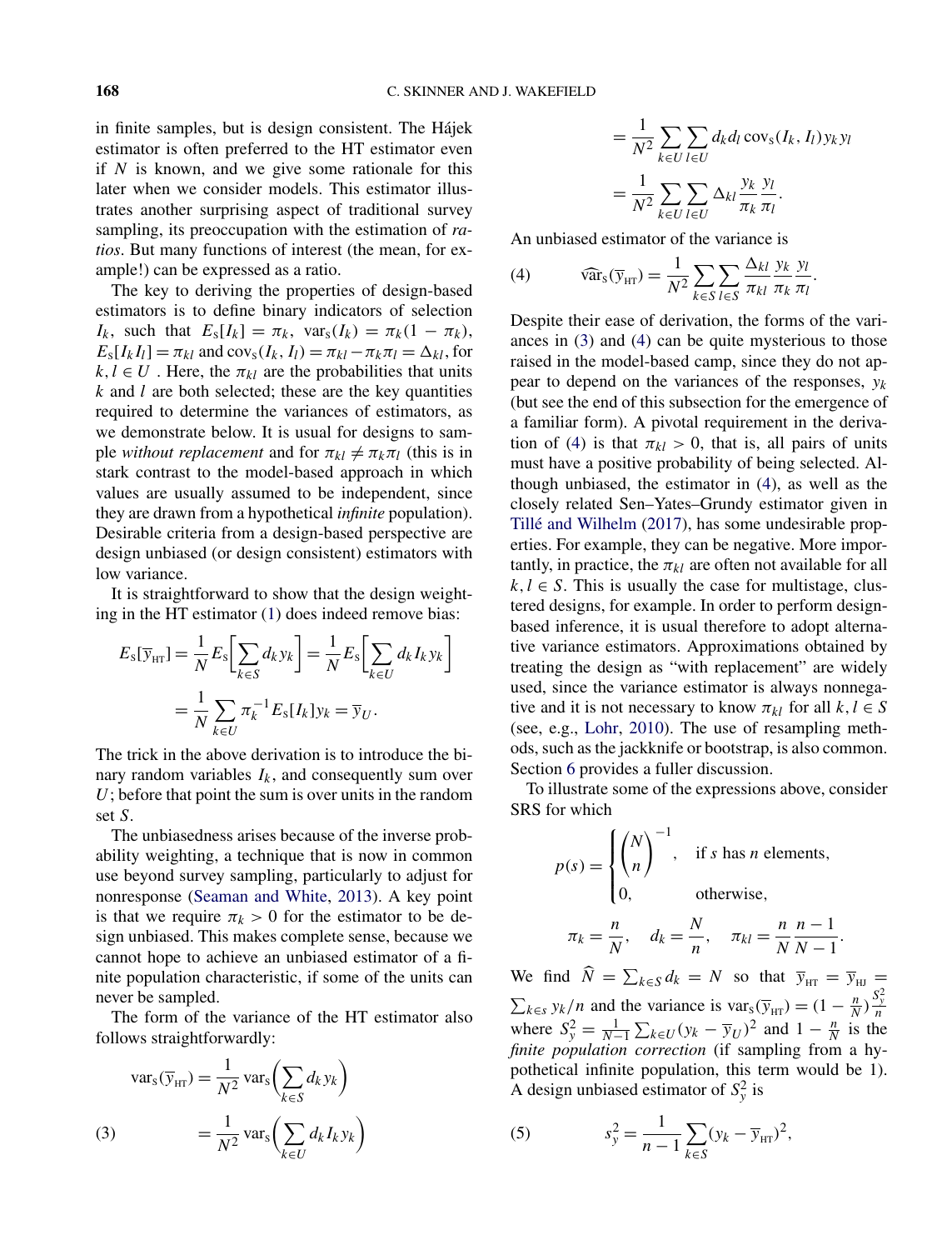<span id="page-4-0"></span>so that we recover a familiar form for the variance of the estimator, albeit with a finite population correction.

2.1.2 *Model-based*. Under this, more mainstream, statistical approach the  $y_k$  are treated as realized values of random variables  $Y_k$ ,  $k = 1, ..., N$ , which follow some specified model, viewing the population as drawn from a hypothetical infinite superpopulation. Frequentist evaluation refers now to repeated realizations from the model.

In conventional statistical modeling methods of data analysis, model parameters are typically of interest, rather than finite population characteristics, such as the finite population mean discussed above. Here, however, we consider how inference for the latter can be carried out by reference to the modeling framework. We now write the target of inference as  $\overline{Y}_U$  =  $\frac{1}{N} \sum_{k \in U} Y_k$  to convey that it is random, but we emphasize that it represents the same target of inference as  $\overline{y}_U$  in the design-based framework. Since the target is a random variable, the standard frequentist estimation rules do not apply and we refer to a *predictor*, rather than an *estimator* of  $\overline{Y}_U$ . The classic reference is [Valliant, Dorfman and Royall](#page-10-0) [\(2000\)](#page-10-0). [Chambers and](#page-10-0) [Clark](#page-10-0) [\(2012\)](#page-10-0) provide an introduction. There are two main criteria considered to evaluate a predictor, denoted *Y*. First, is the bias,  $E_M[Y - Y_U]$ , where now both  $\hat{\overline{Y}}$  and  $\overline{Y}_U$  are random. Second, the variance of the predictor with respect to the model is  $E_M[(\overline{Y} - \overline{Y}_U)^2]$ . These criteria are the same as those used when random effects are predicted in a frequentist framework. The model-based approach can also be formulated in a Bayesian framework with inference about  $\overline{Y}_U$  based on its posterior distribution given the data. We do not have the space to discuss this here, but the interested reader can consult, for example, [Gelman](#page-10-0) [\(2007\)](#page-10-0) and [Little](#page-10-0) [\(2013\)](#page-10-0).

As a simple illustration of the prediction approach, consider a model for which:

(6) 
$$
\mu = E_{\mathcal{M}}(Y_k), \quad \text{var}_{\mathcal{M}}(Y_k) = \sigma^2,
$$

with  $Y_k$  and  $Y_l$  independent. The predictor  $\widehat{Y}$  is taken as the sample mean  $\overline{Y}_n = \frac{1}{n} \sum_{k=1}^n Y_k$ . Our change of notation to  $k = 1, \ldots, n$  acknowledges that the set of units *S* selected from *N* is no longer relevant. The sample mean is an unbiased predictor since

$$
E_{\mathrm{M}}[\widehat{\overline{Y}}_n - \overline{Y}_U] = \frac{1}{n} \sum_{k=1}^n E_{\mathrm{M}}[Y_k] - \frac{1}{N} \sum_{k=1}^N E_{\mathrm{M}}[Y_k] = 0.
$$

The prediction variance is

$$
E_{\rm M}[(\widehat{Y}_n - \overline{Y}_U)^2] = E_{\rm M} \left[ \left( \frac{1}{n} \sum_{k=1}^n Y_k - \frac{1}{N} \sum_{k=1}^N Y_k \right)^2 \right]
$$

$$
= \left( 1 - \frac{n}{N} \right) \frac{\sigma^2}{n}.
$$

Substitution of  $\sigma^2$  by the finite population variance,  $S_y^2$ , gives the same variance as obtained earlier for designbased inference under SRS.

It may appear that the complex sampling scheme plays no role in the model-based approach. There are, in fact, two fundamental ways in which it does. First, a complex sampling scheme will depend on the structure of the population through, for example, stratification or clustering. It is essential that this structure is captured in the model, for example using fixed effects for strata and random effects for clusters, if model-based inference is to be valid.

Second, in conventional model-based inference as above, it is assumed that the model specified at the population level also applies to all sample observations, however, they are sampled. This makes a strong implicit modelling assumption. Prediction under the model-based approach conditions on the selection indicators  $I_k$ . The assumption that the population model applies to the sample is therefore equivalent to assuming that the conditional distribution of  $Y_k$  given  $I_k = 1$ is the same as its conditional distribution given  $I_k = 0$ . Sampling is then said to be *noninformative*. If this assumption does not hold, that is if  $E_M[Y_k|I_k=1] \neq$  $E_M[Y_k|I_k=0]$ , where the subscript M indicates that the expectations are under a model, there is the potential for bias to arise, so-called *selection bias*. A key advantage of probability sampling is that it may be used to ensure the independence of  $I_k$  and  $Y_k$ , and hence to protect against selection bias. It is a risky endeavor to carry out inference from a nonprobability sample without such protection.

#### **2.2 Switching the Paradigms**

The two approaches may be compared and contrasted by examining design-based estimators using model-based criteria and vice-versa. Consider first the model bias of the HT and Hájek estimators under a model, as in (6), where  $\mu = E_M[Y_k]$  and the  $y_k$  in [\(1\)](#page-2-0) and  $(2)$  are replaced by  $Y_k$ . Under this model,

$$
E_{\rm M}[\overline{y}_{\rm HT} - \overline{Y}_U] = \left(\sum_{k=1}^n d_k - N\right) \frac{\mu}{N},
$$
  

$$
E_{\rm M}[\overline{y}_{\rm HI} - \overline{Y}_U] = 0,
$$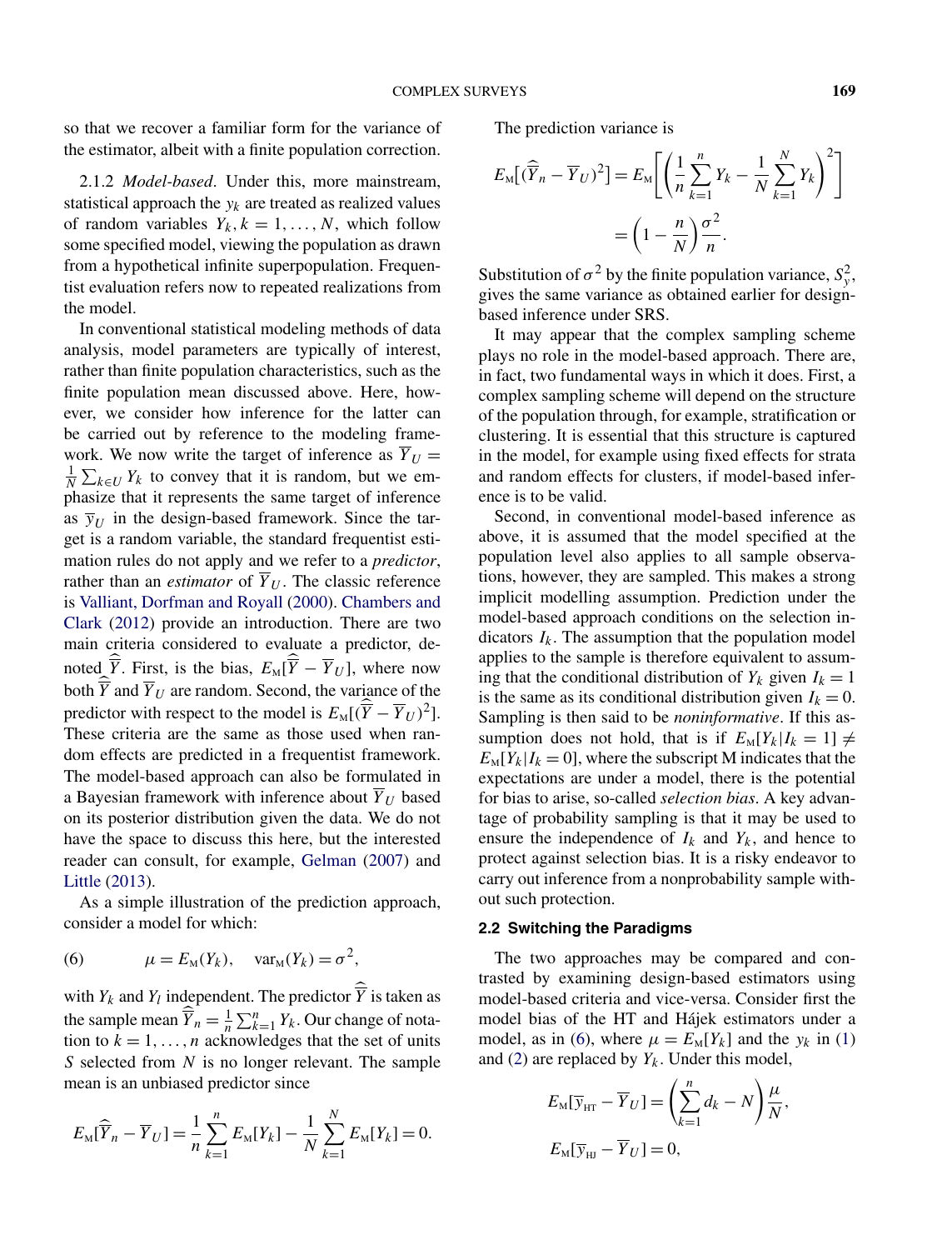<span id="page-5-0"></span>so that the Hájek estimator is always unbiased under this model but the HT estimator is only unbiased under the condition  $\widehat{N} = \sum_{k=1}^{n} d_k = N$ . This condition often does hold, for example, under SRS when  $d_k = N/n$ , but there may be problems in the performance of the HT estimator for sampling designs where it does not. An example is a design in which the sample size *n* is random and the weights are constant (i.e.,  $d_k = d$ ).

We switch now to consider the design bias of the model-unbiased estimator  $\widehat{Y}_n$ , where  $Y_k$  is replaced by *yk*. We have

$$
E_{\rm S}[\widehat{\overline{Y}}_n] = E_{\rm S} \left[ \frac{1}{n} \sum_{k=1}^N I_k y_k \right] = \frac{1}{n} \sum_{k=1}^N \pi_k y_k
$$

and so this estimator will generally be design biased. [Haziza and Beaumont](#page-10-0) [\(2017\)](#page-10-0), Section 3, show that the design bias will only disappear if the  $\pi_k$  are uncorrelated with the  $y_k$ , which corresponds to the notion of noninformative sampling discussed in Section [2.1.2.](#page-4-0) This illustrates the (design) bias impact of model misspecification. The unweighted estimator  $\overline{Y}_n$  is unbiased for  $\overline{Y}_U$  under the model  $\mu = E_M[Y_k]$  (and the assumption of noninformative sampling) but does not protect against bias if these assumptions fail, unlike the design weighted (HT and Hájek) estimators.

So far as the variance is concerned, if we assume that  $var_M(Y_k) = \sigma_k^2$  and that  $Y_k$  and  $Y_l$  are independent under the model, then the variance under the model of, for example, the Hájek estimator may be expressed as

$$
E_{\rm M}[(\overline{y}_{\rm HJ} - \overline{Y}_U)^2] = \sum_{k=1}^{n} (\widehat{N}^{-1}d_k - N^{-1})^2 \sigma_k^2 + \sum_{k=n+1}^{N} N^{-2} \sigma_k^2
$$

(the same expression holds for the HT estimator with *N* replaced by *N*). This expression will almost certainly not equal [\(3\)](#page-3-0).

Studying the model variance of design-based estimators may help in assessing their efficiency. Consider, for example, the model

$$
(7) \t Y_k = \theta \pi_k + \varepsilon_k,
$$

where the error terms  $\varepsilon_k$  are independent with  $E_M[\varepsilon_k] = 0$  and  $var_M(\varepsilon_k) = \pi_k^2 \sigma_2^2$ ,  $k = 1, \ldots, n$ . The weighted least squares estimator  $\hat{\theta}$ , that minimizes

$$
\sum_{k=1}^n \frac{(y_k - \theta \pi_k)^2}{\pi_k^2 \sigma^2},
$$

corresponds to  $\overline{y}_{\text{HT}}$ , the HT estimator. Model (7) is not required to be correct for the properties of the HT estimator to be valid, but it does suggest situations in which we would expect the estimator to perform well (or not). This could be viewed as a *modelassisted* approach, which we discuss in more detail in Section 3. The widely cited Basu elephant example [\(Basu,](#page-9-0) [1971,](#page-9-0) [Hájek,](#page-10-0) [1971\)](#page-10-0) provides an extreme example in which the HT estimator performs poorly in a situation in which the responses  $y_k$  are not related to the sampling probabilities  $\pi_k$ . Briefly, a fictional circus owner would like to estimate the weight of his 50 strong herd of elephants, based on measuring a single elephant. Drawing on 3-year old records, he proposes to measure the weight of Sambo, an elephant who was previously of average weight, and multiply this weight by 50. This purposive design traumatizes the circus statistician, who is obsessed with using a design-unbiased estimator. To this end, he proposes an alternative plan in which Sambo is selected with probability  $\pi_k = \frac{99}{100}$ , and one of the remaining 49 creatures with probability  $\pi_k = \frac{1}{100} \times \frac{1}{49}$ . Letting *y* denote the weight of the selected elephant, the HT estimator is *dy* where  $d = \frac{100}{99}$  if Sambo is selected, and  $d = 100 \times 49$  if any of the other elephants is selected. Clearly, whichever elephant is selected, this estimator is unsatisfactory. Putting aside the wisdom of an  $n = 1$ design, is it clear here that, by construction,  $y_k$  is not proportional to  $\pi_k$ . For further discussion, see [Brewer](#page-10-0) [\(2002\)](#page-10-0) and [Lumley](#page-10-0) [\(2010\)](#page-10-0), page 149.

From a modeling perspective, the Hájek estima-tor [\(2\)](#page-2-0) arises from the model with  $E_M[Y_k] = \theta$  and  $var<sub>M</sub>(Y<sub>k</sub>) = \pi<sub>k</sub><sup>2</sup> \sigma<sup>2</sup>$ ,  $k = 1, ..., n$ , and so one would expect it to outperform the HT estimator when the response is approximately constant (as opposed to being proportional to the sampling probabilities), which argues for its use in many instances, regardless of whether *N* is known,

To summarize, it is informative to view model-based estimators from a design-based perspective and vice versa, since it gives insight into situations in which the respective estimators will perform well. Conclusions we have drawn here include that the HT estimator may be design-unbiased, but biased with respect to particular models, and the model variance may not correspond to the design variance.

## **3. AUXILIARY VARIABLES AND MODEL-ASSISTED ESTIMATION**

In most survey settings, auxiliary information about the population units will be available to assist both de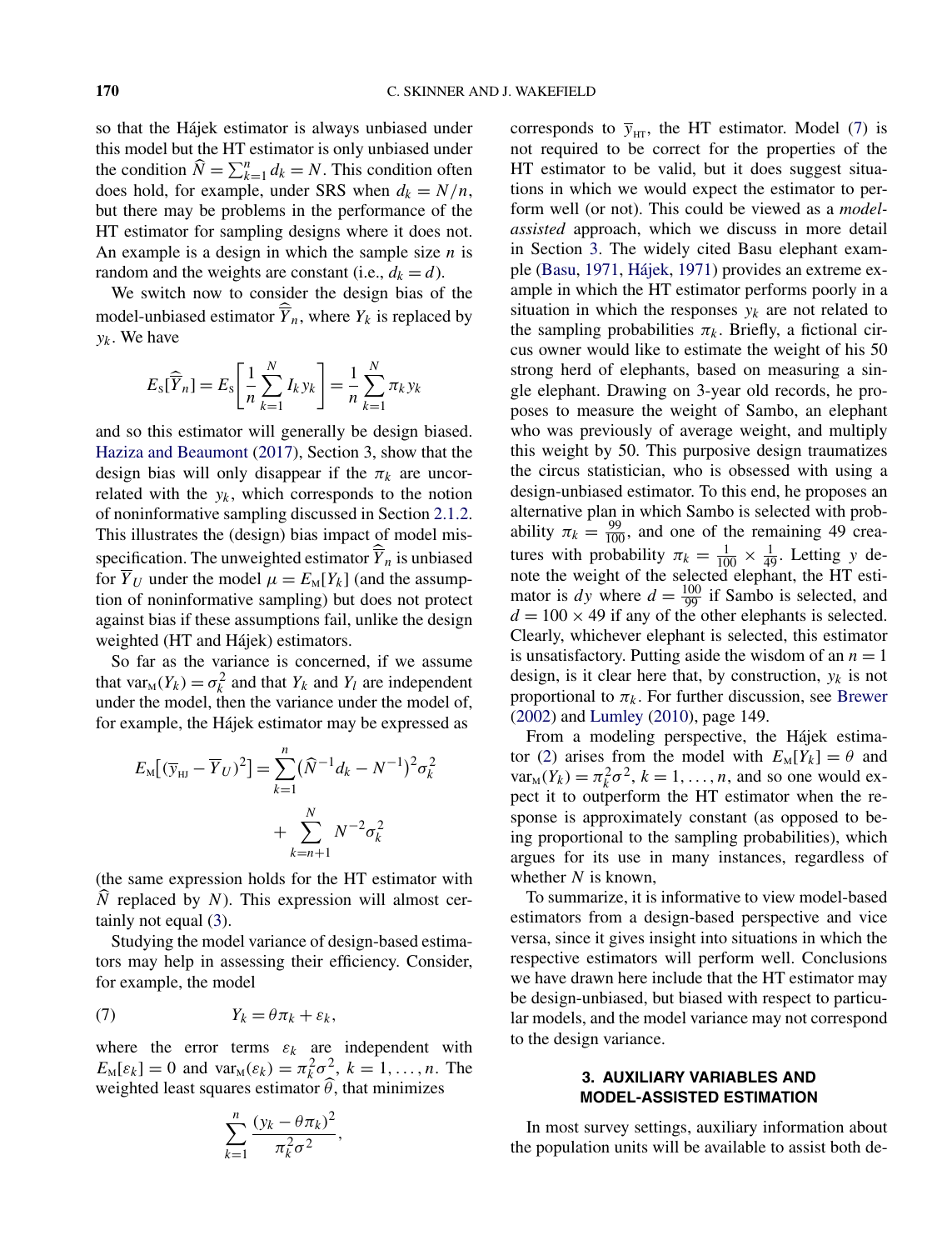sign and inference. From a predictive model-based perspective, it is very natural and commonplace to include auxiliary variables as covariates in regression models. This enables more efficient predictions to be achieved. Conditioning on auxiliary variables used in the design also helps to ensure that sampling is noninformative, that is, that  $I_k$  is independent of  $Y_k$  conditional on these covariates; hence it helps avoid the kinds of selection bias mentioned in Section [2.1.2.](#page-4-0)

From a design-based perspective, it is also possible to include auxiliary variables to improve inference, in particular, inference may be "assisted" by consideration of suitable covariates in a regression model for *Yk*. The definitive text on model-assisted inference in surveys is [Särndal, Swensson and Wretman](#page-10-0) [\(1992\)](#page-10-0). For simplicity, suppose we know the mean  $\overline{x}_U$  for a single variable  $x_k$  that we believe is associated with  $y_k$ . Consider the "working model",

$$
(8) \t Y_k = B_0 + B_1 x_k + \varepsilon_k,
$$

where the error terms  $\varepsilon_k$  are independent with  $E_M[\varepsilon_k] =$ 0,  $var_M(\varepsilon_k) = \sigma^2$ ,  $k = 1, ..., N$  and the intercept and slope are defined with respect to the finite population:

 $B_1 =$  $\sum_{k=1}^{N} (x_k - \overline{x}_U)(y_k - \overline{y}_U)$  $\sum_{k=1}^{N} (x_k - \overline{x}_U)^2$ (9)  $= \frac{\text{cov}(x, y)}{\text{var}(x)} = \frac{RS_y^2}{S_x^2}$ *S*2 *x ,* (10)  $B_0 = \overline{y}_U - B_1 \overline{x}_U$ ,

where  $R$ ,  $S_x$  and  $S_y$  are the correlation, standard deviation of *x* and standard deviation of *y*, in the population.

This model motivates  $B_0 + B_1 \overline{x}_U$  as an estimator of  $\overline{y}_U$ , where  $\overline{B}_0$  and  $\overline{B}_1$  are design-based estimators of *B*<sup>0</sup> and *B*1. For simplicity, consider SRS and the estimators:

$$
\widehat{B}_1 = \frac{\sum_{k \in S} (x_k - \overline{x}_S)(y_k - \overline{y}_S)}{\sum_{k \in S} (x_k - \overline{x}_S)^2} = \frac{rs_y^2}{s_x^2},
$$
  

$$
\widehat{B}_0 = \overline{y}_S - \widehat{B}_1 \overline{x}_S,
$$

where *r* is the sample correlation, and  $\overline{y}_S$ ,  $\overline{x}_S$  and  $s_x$ ,  $s_y$ are, respectively, the means and standard deviations of *x* and *y* in the sample. Since ratios are involved, these estimators are not design unbiased for  $B_0$  and  $B_1$  but they are design consistent. The resulting estimator of  $\overline{y}_U$  is

$$
\widehat{B}_0 + \widehat{B}_1 \overline{x}_U = \overline{y}_S + \widehat{B}_1 (\overline{x}_U - \overline{x}_S).
$$

This is the traditional *regression estimator* and is design consistent for  $\overline{y}_U$  under SRS since  $\overline{y}_S$  and  $\overline{x}_S$  are design consistent for  $\overline{y}_U$  and  $\overline{x}_U$ , respectively. The rationale for using the regression estimator rather than the simple estimator  $\overline{y}_s$  is that it improves precision. It does this because, under (8) with  $B_1 \neq 0$ , the error  $\overline{y}_S - \overline{y}_U$  is correlated with  $\overline{x}_S - \overline{x}_U$ . Under SRS, the large-sample variance of the regression estimator is given by

$$
\left(1-\frac{n}{N}\right)\frac{S_e^2}{n},
$$

where  $S_e^2 = \frac{1}{N-1} \sum_{k \in U} e_k^2$  with  $e_k = y_k - (B_0 + B_1 x_k)$ denoting the residual. By comparison with the expression before [\(5\)](#page-3-0) we see that the use of auxiliary information has reduced the variance by a factor of approximately  $R^2$ , the squared correlation between the  $y_k$  and *xk*.

For general complex designs, we may use design weights in the estimators  $B_0$  and  $B_1$  and obtain, as discussed by [Breidt and Opsomer](#page-10-0) [\(2017\)](#page-10-0), the *generalized regression* (GREG) model assisted estimator of  $\overline{y}_U$  as

$$
\overline{y}_{\text{GREG}} = \widehat{B}_0 + \widehat{B}_1 \overline{x}_U = \overline{y}_{\text{HT}} + \widehat{B}_1 (\overline{x}_U - \overline{x}_{\text{HT}}),
$$

so that the HT estimator of the mean of the  $y_k$  is adjusted via the difference between the population mean of the  $x_k$  and its sample estimator. The GREG estimator is design consistent with finite sample design bias, but for large samples its precision will be greater than that of the HT estimator. The estimators  $\tilde{B}_0$  and  $\tilde{B}_1$  can also include weighting for heteroskedasticity in model (8) giving, for example, when  $B_0$  is taken as zero, the widely used ratio estimator, as a special case [\(Breidt](#page-10-0) [and Opsomer,](#page-10-0) [2017\)](#page-10-0).

The overall model-assisted approach has a similar flavor to robust estimation using sandwich variance estimators, where a working model is specified, but the consistency of the estimator is guaranteed, under very weak assumptions, and in particular consistency does not depend on strong modeling assumptions. [Breidt](#page-10-0) [and Opsomer](#page-10-0) [\(2017\)](#page-10-0) provide a much fuller account of model-assisted inference, including a wide range of extensions of the GREG approach.

We note that GREG and related estimators can be represented as weighted estimators, where the weights extend the simple idea of design weights introduced earlier by incorporating auxiliary population information. Various adjustments can be made and the construction of weights can be complex; the relevant issues are discussed in this issue by [Haziza and Beau](#page-10-0)[mont](#page-10-0) [\(2017\)](#page-10-0) and [Chen et al.](#page-10-0) [\(2017\)](#page-10-0).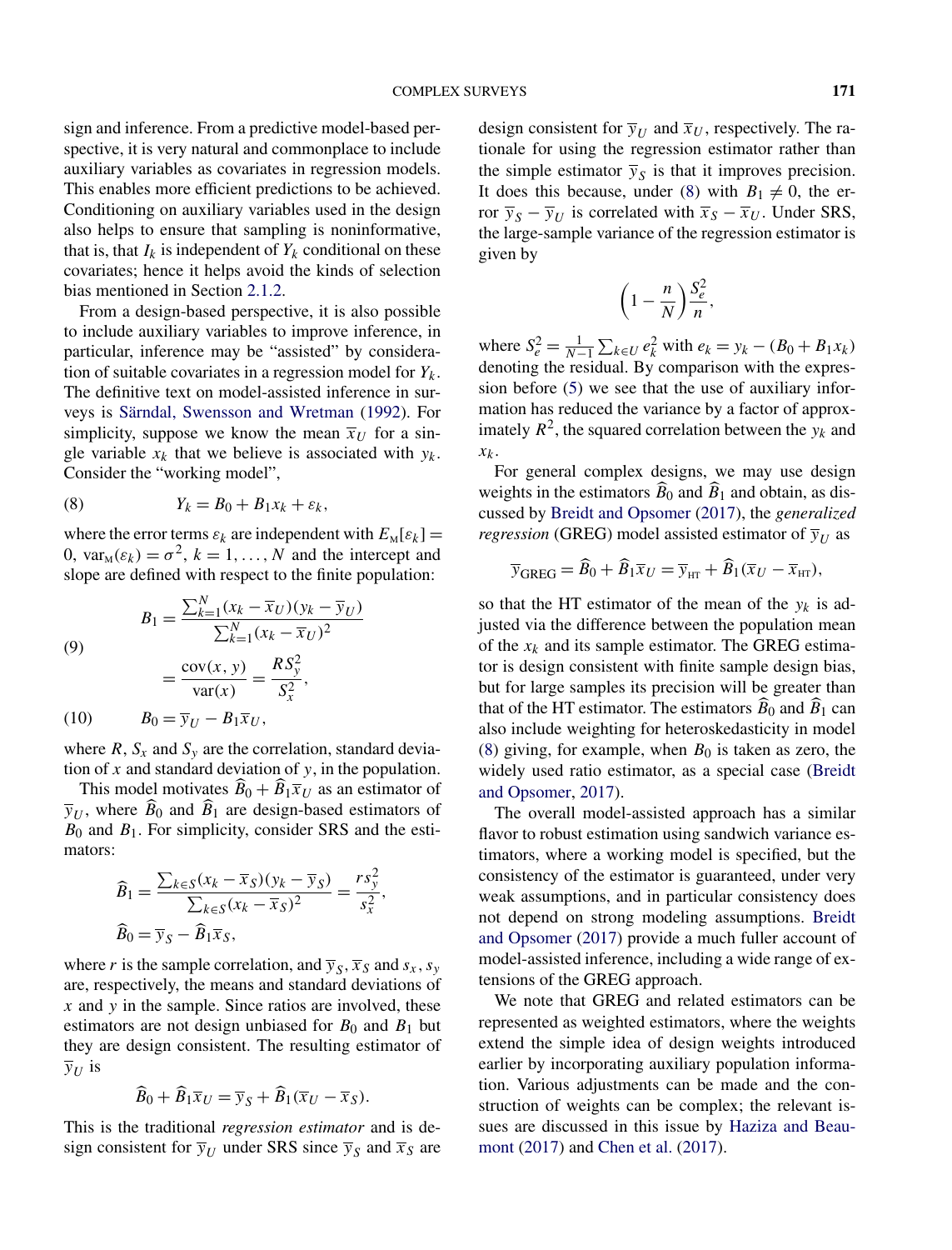#### **4. MODEL PARAMETERS**

<span id="page-7-0"></span>The previous two sections have focussed on the estimation of the finite population mean. Extensions to other finite population targets of inference can often be achieved by treating them as explicit functions of means and by estimating these targets by plugging the estimators of the means into the function; see, for example, [Breidt and Opsomer](#page-10-0) [\(2017\)](#page-10-0), Section 1. In this section, we focus instead on inference about model parameters, which raises additional issues. For a more detailed discussion, see [Lumley and Scott](#page-10-0) [\(2017\)](#page-10-0).

From a model-based perspective, if the model for the survey variables incorporates both the parameters of interest,  $\theta$  say, and the auxiliary variables used in the design, as required to ensure the sampling scheme is noninformative, then it may be possible to treat the sampling scheme as ignorable for inference about *θ* and to employ standard unweighted approaches to inference. In this case, not only the sampling design but also the finite population may effectively play no role and the only model requiring consideration is that assumed to generate the sample data. However, a problem with conditioning on the design variables is that it may move the model away from that which is of interest. See, for example, the discussion of [Lumley](#page-10-0) [\(2010\)](#page-10-0), page 105, in relation to regression. [Skinner,](#page-10-0) [Holt and Smith](#page-10-0) [\(1989\)](#page-10-0) refer to the distinction between conditioning or not on the design variables as "disaggregated" versus "aggregated" analyses, and note that the two approaches may serve quite different analytic purposes.

From a design based perspective, one may begin with the even more fundamental question of how to define the parameter of interest. A common approach is again to specify a (superpopulation) model of interest, including a parameter  $\theta$  say, but where this is only treated as a "working model" for motivation and where the model will not be used for inference. With this purpose in mind, a "census parameter",  $\theta_U$  may be defined, which is some estimator of  $\theta$ , were the whole finite population to be observed by conducting a hypothetical census. For example, suppose we are interested in modelling unemployment and that a parameter  $\theta$  of this model represents the probability that a person in the labour force in a particular population of people *U* is unemployed at a particular point of time. Then we might define  $\theta_U$  as the actual proportion of the labour force in this population who are unemployed at this time. Under suitable modelling assumptions, it may be expected that  $\theta_U$  will be a close approximation

to  $\theta$  if the population size is large. Taking  $\theta_U$  as the parameter of interest (rather than  $\theta$ ) is attractive since it is a finite population quantity and so one may make design-based inference about it directly (as we did in Section [3](#page-5-0) in the context of linear regression). This kind of approach is discussed in [Lumley and Scott](#page-10-0) [\(2017\)](#page-10-0), particularly in the context of pseudolikelihood estimation [\(Binder,](#page-10-0) [1983\)](#page-10-0) which provides the basis of most established statistical packages for survey analysis.

The definition of a census parameter in terms of a specific estimation approach is somewhat arbitrary, however [\(Skinner,](#page-10-0) [2003\)](#page-10-0), and it is often still preferable to take a model parameter  $\theta$  as the target. In this case, it may still be reasonable to take as a point estimator *θ* the same estimator that would be used for  $\theta_U$  but it will be necessary to modify variance estimation and related inference procedures by combining design-based and model-based inference.

For example, suppose we wish to make inference about  $\mu = E_M[Y]$ , the mean in the (infinite) superpopulation from which the population of size *N* was sampled. We may treat the finite population mean  $\overline{y}_U$  as the census parameter and, starting from a design based perspective, take the HT estimator  $\overline{y}_{\text{HT}}$  as a point estimator of both  $\overline{y}_U$  and  $\mu$ . Not only is it design unbiased for  $\overline{y}_U$  but it is also unbiased for  $\mu$  with respect to a joint design/model-based framework. Thus,

$$
E[\overline{y}_{\text{HT}}] = E_{\text{M}}[E_{\text{S}}[\overline{y}_{\text{HT}}]] = E_{\text{M}}[\overline{Y}_{U}] = \mu
$$

(where we have replaced  $\overline{y}_U$  by  $\overline{Y}_U$  to emphasize that it is being treated as random). Turning to the variance, we need to consider the uncertainty due not only to the selection of a sample of size *n* but also due to the selection of the population of size *N* from the superpopulation. For simplicity, suppose the design is SRS. We obtain

$$
\begin{aligned} \text{var}(\overline{\mathbf{y}}_{\text{HT}}) &= E_{\text{M}}[\text{var}_{\text{S}}(\overline{\mathbf{y}}_{\text{HT}})] + \text{var}_{\text{M}}(E_{\text{S}}[\overline{\mathbf{y}}_{\text{HT}}]) \\ &= E_{\text{M}}\left[\left(1 - \frac{n}{N}\right)\frac{\sigma^2}{n}\right] + \text{var}_{\text{M}}(\overline{Y}_{U}) \\ &= \left(1 - \frac{n}{N}\right)\frac{\sigma^2}{n} + \frac{\sigma^2}{N} = \frac{\sigma^2}{n} .\end{aligned}
$$

In this case, the variance is just as if a random sample was drawn from the superpopulation. Moreover, if *N* is much larger than *n* then the second term may be negligible and it may be argued that design-based inference suffices in practice. For discussion of inference about model parameters in more general settings, see [Graubard and Korn](#page-10-0) [\(2002\)](#page-10-0).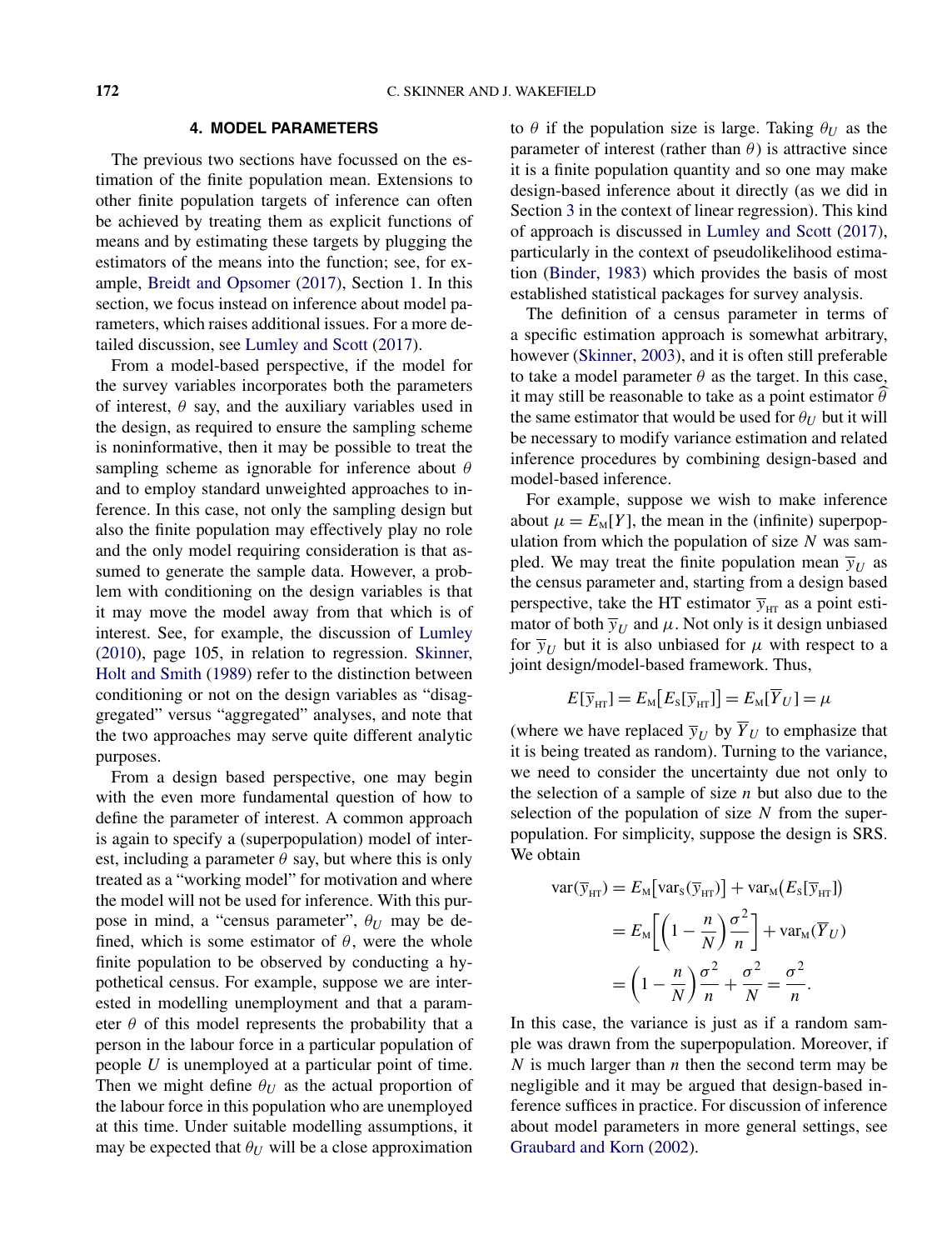# <span id="page-8-0"></span>**5. NONPROBABILITY SAMPLING AND NONRESPONSE**

So far, we have assumed probability sampling and no nonresponse. In practice, non-response arises in most surveys of human populations and response rates have seen a relentless decline in many countries in recent decades. It thus becomes essential that inferential methods allow for missing data from nonresponse. Alongside the decline in response rates have been significant changes in survey practice, such as greater use of nonprobability sampling [\(Elliott and Valliant,](#page-10-0) [2017\)](#page-10-0) associated, particularly, with web surveys; see [Schonlau and Couper](#page-10-0) [\(2017\)](#page-10-0).

Nonresponse can be with respect to items and/or the whole unit, and we consider only the latter. Nonresponse and nonprobability sampling share a common challenge for inference. They both involve forms of sample selection which are not fully under the control of the survey designer and to proceed, both require modeling assumptions. [Elliott and Valliant](#page-10-0) [\(2017\)](#page-10-0) provide an in-depth discussion of two broad approaches in this context, and we here briefly introduce these ideas.

One approach is *quasi-randomisation*, which seeks to represent the sample as if it had been obtained from probability sampling. In the case of nonresponse, this often involves treating the nonresponse as a second phase of sampling, as discussed by [Haziza and Beau](#page-10-0)[mont](#page-10-0) [\(2017\)](#page-10-0). Under the resulting quasi-random representation of the sample selection, design-based methods may be employed, for example, in the construction of survey weights. In the case of non-probability sampling, [Elliott and Valliant](#page-10-0) [\(2017\)](#page-10-0) give particular attention to a case where an additional probability sample from the population is available for use in determining *pseudo-weights* for the nonprobability sample.

The second broad method is referred to as a *superpopulation model* approach by [Elliott and Valliant](#page-10-0) [\(2017\)](#page-10-0) and involves the model-based prediction approach outlined in Section [2.1.2.](#page-4-0) This depends critically on the auxiliary information available. The aim is to find auxiliary information so that, once conditioned upon, sample selection is noninformative. Moreover, the auxiliary variables are used to improve precision via regression-type models. A key concern with both of these approaches is the potential for bias as a result of departures from the modeling assumptions employed.

#### **6. VARIANCE ESTIMATION**

Interval estimation based on complex survey data is typically conducted by appealing to asymptotic normality. Thus, a conventional  $100(1 - \alpha)\%$  confidence

interval for  $\overline{Y}_U$  based on the HT estimator  $\overline{y}_{\text{HT}}$  takes the form  $(\overline{y}_{HT} - z_{\alpha/2}\sqrt{\widehat{var}(\overline{y}_{HT})}, \overline{y}_{HT} + z_{\alpha/2}\sqrt{\widehat{var}(\overline{y}_{HT})}),$ where  $z_{\alpha/2}$  is the  $1 - \alpha/2$  quantile of the standard normal distribution and  $\widehat{\text{var}}(\overline{y}_{\text{HT}})$  is a consistent estimator of the variance of  $\overline{y}_{\text{HT}}$ . The basic idea is that the sampling distribution of the point estimator can be approximated by a normal distribution for large samples. The asymptotic theory used to justify the validity of such an interval needs to take account of the complexity of the design and is discussed by [Breidt and Opsomer](#page-10-0) [\(2017\)](#page-10-0). Given such an approach to interval estimation, the key tasks are to identify a suitable point estimator for a specified parameter of interest and a suitable estimator of the variance of this point estimator.

We have already seen that design consistent point estimation is often available using survey weighting for a range of designs. Given the complexity of weight construction, as discussed, for example, in [Haziza and](#page-10-0) [Beaumont](#page-10-0) [\(2017\)](#page-10-0), it is common to separate this task, as a single exercise often undertaken by the agency conducting the survey, from the task of incorporating weights in estimation, undertaken by a wide range of analysts. There may be further reasons for such separation of tasks. For example, confidentiality considerations may impose restrictions on what information can be supplied to the analyst.

Given that variance estimation is arguably an even more complex challenge than weighting, there can be a similar rationale for task separation: focussing first on adding design information to the data file which can be used at a second stage by analysts to estimate variances for estimators of multiple targets. In principle, one could imagine adding to the data file joint probabilities of selection  $\pi_{kl}$  for all pairs of sample units so that the variance estimator in [\(4\)](#page-3-0) could be computed. This is rarely done, however, in particular because all  $\pi_{kl}$  may simply be unavailable, as noted in Section [2.1.1.](#page-2-0) Indeed, the  $\pi_{kl}$  may not even be computable for many commonly used methods for selecting clusters in multi-stage sampling. Likewise, for model-based inference, the full design information relating to sample selection will often also be unavailable, perhaps for confidentiality reasons. Instead, there are certain "standard" kinds of information made available in survey data files to enable variance estimation to be conducted.

One approach is to approximate the actual design by a similar one that samples with replacement, rather than without. This is a common approach with stratified multistage designs in which the PSUs are selected with unequal probabilities within strata. For this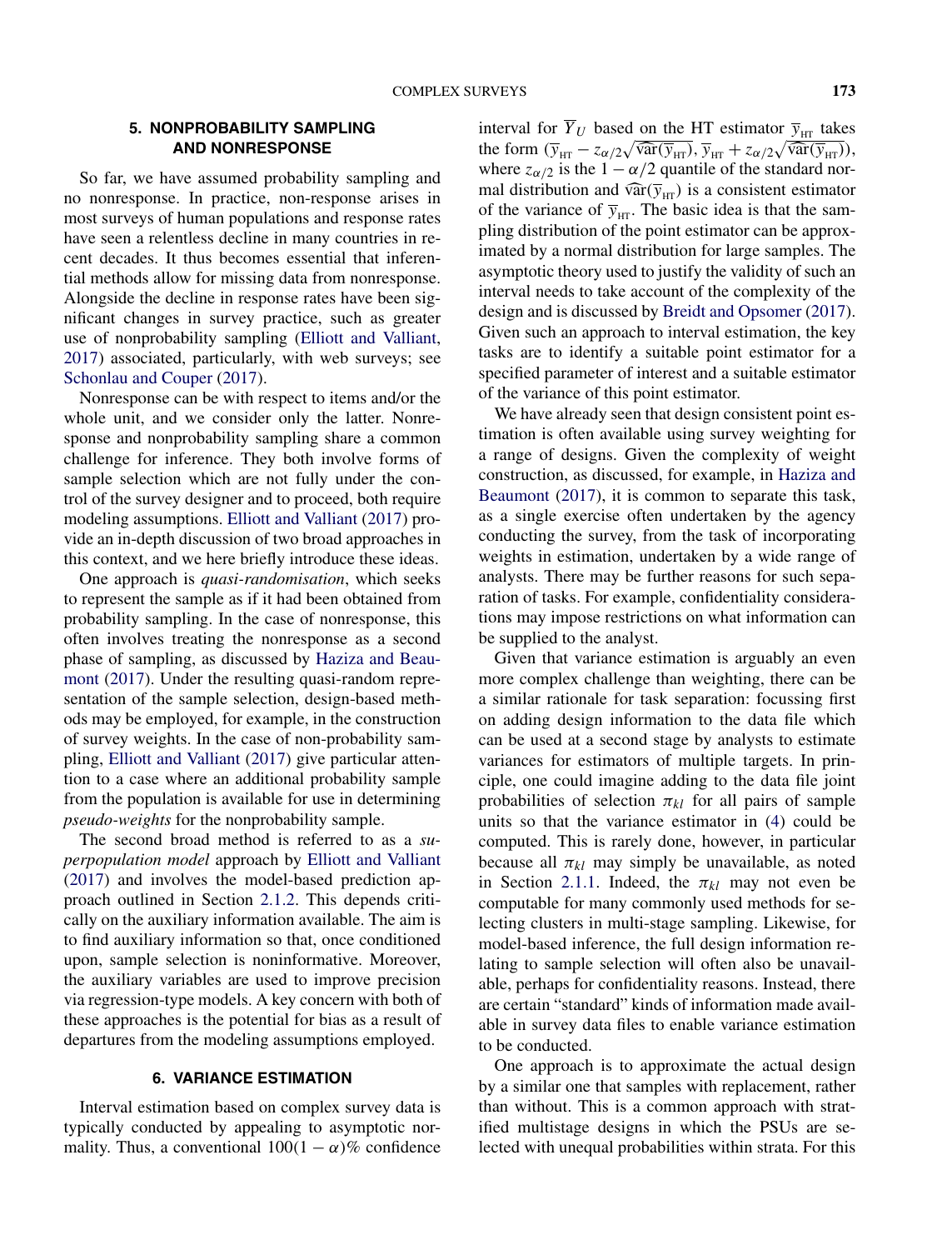<span id="page-9-0"></span>design, just the strata identifiers, PSU identifiers and weights provide sufficient design information for constructing consistent variance estimators. [Valliant, De](#page-10-0)[ver and Kreuter](#page-10-0) [\(2013\)](#page-10-0), Chapter 15, describe how this may be done for linear estimators such as the HT estimator. For more complex nonlinear estimators, the method of *linearization* (more commonly referred to as the delta method in mainstream statistics) may be employed. This approach depends on the nature of the estimator, but is implemented in most statistical survey software. Other approximations, free of joint selection probabilities, and usable for design-based variance estimation, are reviewed by [Berger and Tillé](#page-10-0) [\(2009\)](#page-10-0).

Another broad approach is replication variance estimation. The bootstrap and jackknife methods are perhaps the most well-known examples; each of these are standard techniques in statistics; see [Shao and](#page-10-0) [Tu](#page-10-0) [\(2012\)](#page-10-0) for a book length treatment. Suppose that survey weights, denoted  $w_k, k \in S$ , are used to estimate a parameter,  $\overline{y}_U$ , say, via a weighted estimator  $\hat{\overline{y}} = \sum_{k \in S} w_k y_k$ . These weights may be simple design weights, or include post-stratification, nonresponse, etc., adjustments. Sets of *L* replicate weights  $w_k^{(l)}$ ,  $k \in S$  for  $l = 1, ..., L$ , are constructed and the variance estimator takes the form:

$$
\sum_{l=1}^{L} c_l (\widehat{\overline{y}}^{(l)} - \widehat{\overline{y}})^2,
$$

where  $\hat{\overline{y}}^{(l)} = \sum_{k \in S} w_k^{(l)} y_k$ . For suitable constants *c<sub>l</sub>*, depending on the replication method, such replication weights can be constructed for a range of designs to achieve consistent variance estimation. The data file, released by the survey agency, now contains an additional *L* fields corresponding to the replicate weights, alongside the basic weights *wk*.

For both the bootstrap and the jackknife, the replication weights  $w_k^{(l)}$ ,  $k \in S$  contain zeros, either from systematic deletion (the jackknife) or as a result of random subsampling (the bootstrap). The implementation of each of these techniques requires care since one must acknowledge the complex design. For example, under multistage sampling one may remove a complete PSU, which preserves the dependence structure of responses in the same cluster, and the weights are adjusted so as to preserve the sum of the weights. A further replication technique is balanced repeated replication (BRR). Under BRR, symmetries within the design are exploited to produce variance estimates from partially independent splits of the data. The bootstrap, jackknife

and BRR techniques are discussed more fully in [Rust](#page-10-0) [and Rao](#page-10-0) [\(1996\)](#page-10-0).

Another approach to variance estimation in complex designs is to adopt a model-based approach and to accommodate the population complexity in the model. For example, the induced dependence between units in a clustered population may be acknowledged in a model-based approach using mixed models, an approach that was championed by [Scott and](#page-10-0) [Smith](#page-10-0) [\(1969\)](#page-10-0). In general, sandwich estimation is often utilized when adopting a model-based approach [\(Pfeffermann et al.,](#page-10-0) [1998,](#page-10-0) [Rabe-Hesketh and Skrondal,](#page-10-0) [2006\)](#page-10-0). The underlying idea behind sandwich estimation is the empirical construction of variances under a (usually) simple working model. Sandwich estimation produces consistent standard error estimates under reduced assumptions when compared with a modelbased approach, and is robust to the assumed variance model.

#### **7. CONCLUDING REMARKS**

In this short paper, we have given an overview of the design- and model-based approaches to inference for complex survey data. There are many important and emerging topics that we have not touched upon. For example, combining different sources of data is being increasingly carried out, and [Lohr and Raghunathan](#page-10-0) [\(2017\)](#page-10-0) review this endeavor.

A particular reason for the growing interest in combining data sources is the increased availability of "big data" sources, as noted in Section [1.](#page-0-0) There is also huge current interest in a landslide of associated new data analysis techniques, which often have their origins in machine learning. However, while many of these methods appear intoxicating, they must be carefully assessed to see whether they will provide valid inferences in the face of multiple sources of noncoverage and selection. If such aspects are ignored, there is a genuine possibility that big data analyses will produce really big inferential train wrecks.

## **ACKNOWLEDGEMENTS**

Jon Wakefield was supported by award R01CA095994, from the National Institute of Health.

## **REFERENCES**

BASU, D. (1971). An essay on the logical foundations of survey sampling, part I. In *Foundations of Statistical Inference* (*Proc*. *Sympos*., *Univ*. *Waterloo*, *Waterloo*, *Ont*., 1970) 203–242. Holt, Rinehart and Winston, Toronto. [MR0423625](http://www.ams.org/mathscinet-getitem?mr=0423625)